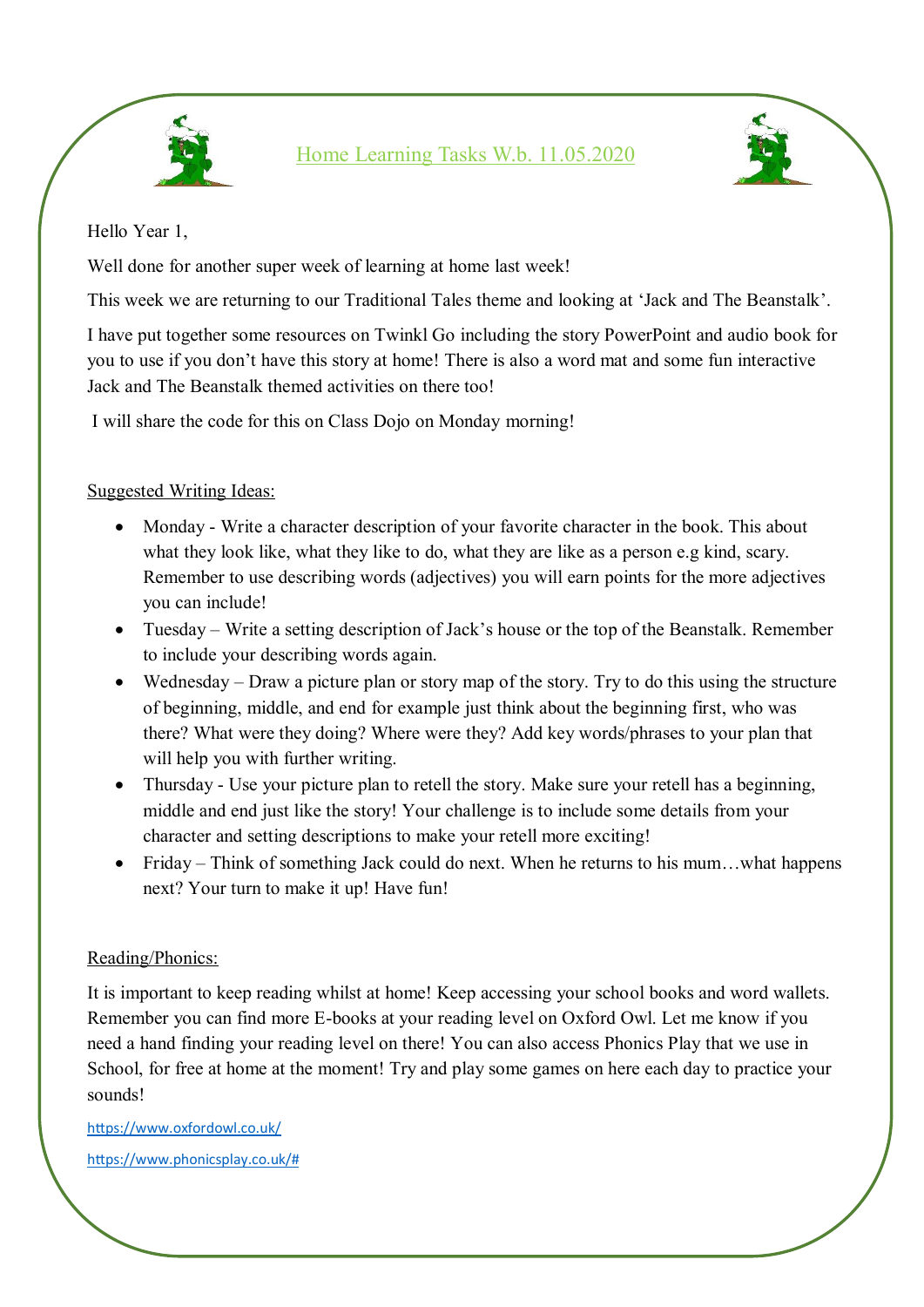Keep accessing Lexia each day too. We recommend 10-15 minutes each day!

Sharing stories with your grownups is also a lovely way to practice your reading.

You can also continue to access the 'Letters and Sounds for home and school' on YouTube Daily at 10.30am

#### Maths

Please continue to access White Rose home learning for Maths when you can during the week! These lessons follow on from what we were learning when we were last in school. I will prompt you to these throughout the week.

## <https://whiterosemaths.com/homelearning/year-1/>

If you find things tricky remember it is always good to practice with practical resources first!

## Keep Active:

- PE with Joe Wicks
- Super Movers
- Cosmic Kids Yoga
- Games in the Garden
- Create Songs and Dances

## Topic Projects:

This week's new projects are for Science and Art.

Linking to this week's book of Jack and The Beanstalk, we are going to learn about plants!

The details are below and I will send you little reminders and tasks for these throughout the week. Remember I do not expect these 'topic projects' to all be completed this week! They are for you to access as and when you can alongside your core Maths and English tasks! Keep chipping away at these and the others you have as and when you can at home!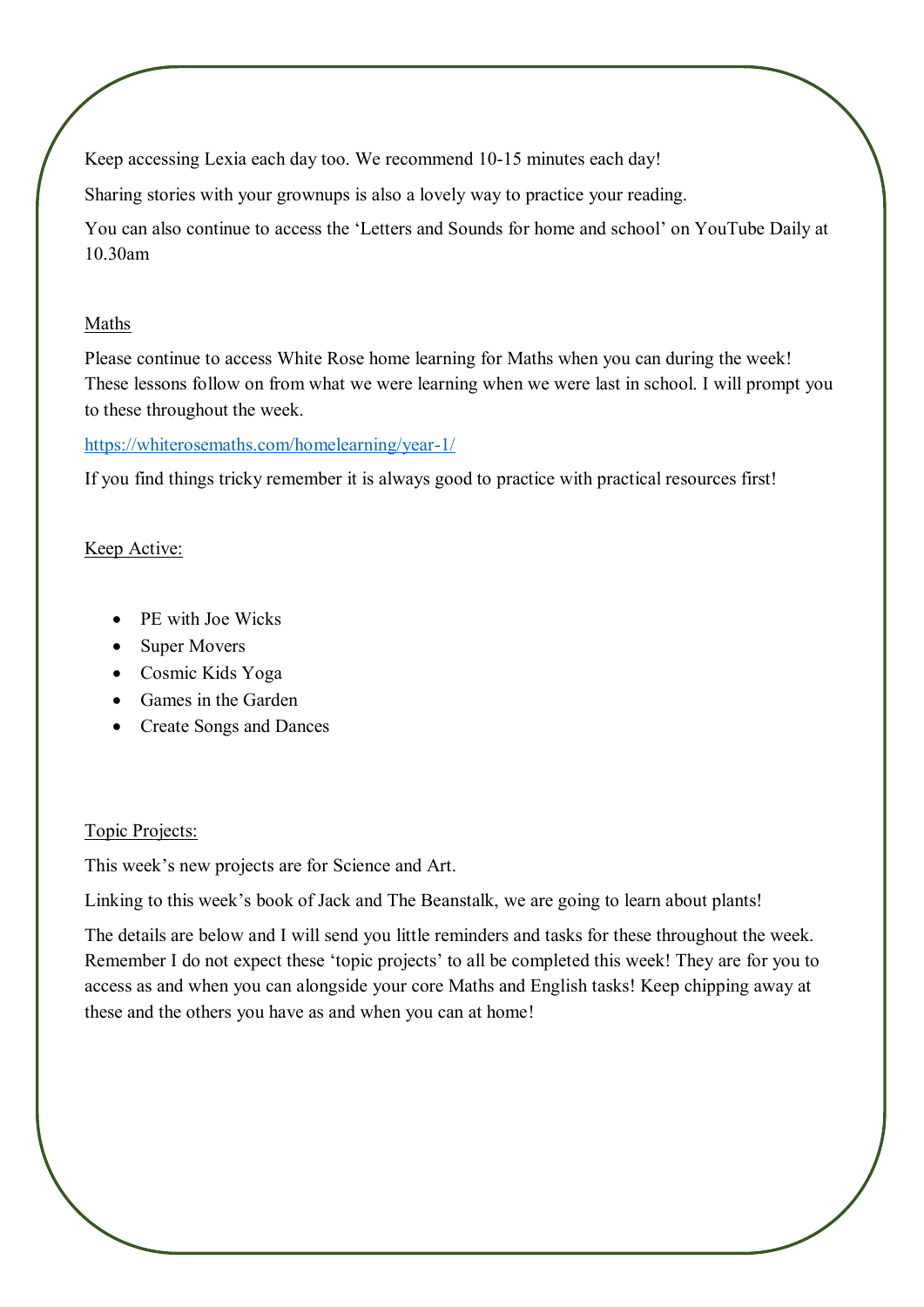# Art/DT



# Project 5

Linking to your Science work, I would like you to design and make your own flowering plant! You can use materials that you have around your hosue. Below are some examples for inspiration.

Follow the process:

- $\Rightarrow$  Design Draw and label a design of your flowering plant, you would like to make, in this step think carefully about the materials, their purpose and the overall structure and how you will build/join items together. Remember to think carefully about what you have learnt about the different parts of a plant, ensure you include them all in your design!
- $\Rightarrow$  Make Follow your design plan to join all of your materials together. Think carefully in this stage about the construction and if it is fit for purpose.
- $\Rightarrow$  Evaluate Take a look at your finished product. Write down what you like about and what you think went really well in the design and make process. Next write what you think you would do differently/better next time. I look forward to seeing your creations!

## Other Art activities:

Draw a picture of your garden including flowers/trees.

Take some paper on your daily walk, can you sketch a tree?

Pick a plant or flower that you can see from your house. Sketch and colour it.

Look at pictures of Wild flowers and Garden flowers. Can you draw some and compare them?